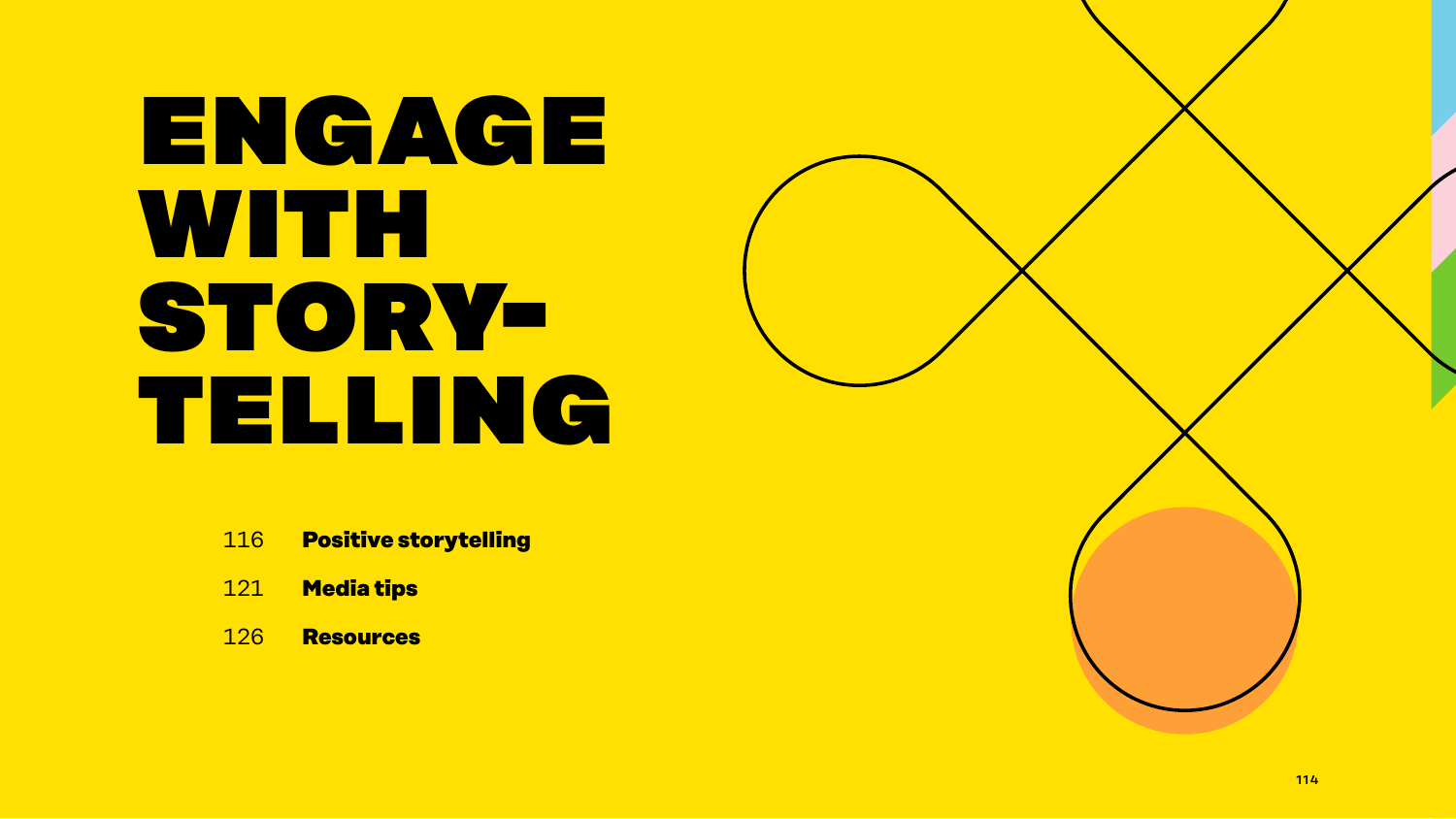# in this section

How do I harness the attention of many people? How do I make sure that my message is understood so that I do not unintentionally exclude part of audience? How do I make use of different types of media? How do I increase my visibility and engage people to act?

All previous modules have described processes of starting to create change in your region. However, catalysing the change is not only about what you do, but also about how you do it. In this section we provide concrete examples of how we have got our message through, or, in our words, successfully engaged the public through storytelling.

We want to share our best tips on how to approach both traditional and social media with your stories, how to engage relevant stakeholders and, perhaps most importantly, how to communicate your work and what we all can do to harness climate change while also living our best and most fulfilling lives.

Take your time with this module as there are many questions only you can answer with your local insight. Gather your team to work on the answers to these questions together and draw up a communications plan.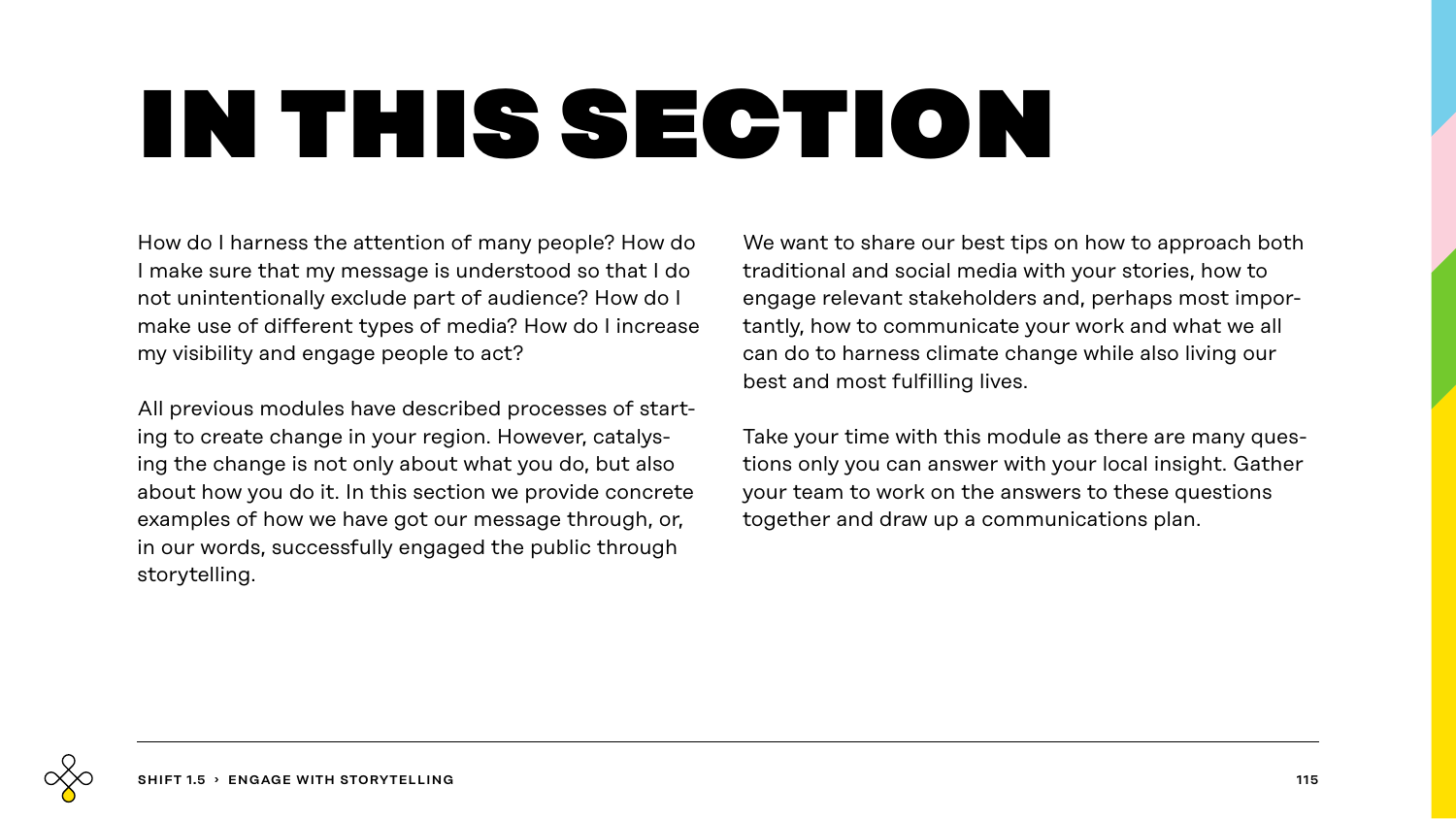### **POSITIVE** storytelling

Dystopian talk about an ecological crisis is so discouraging it can easily distance us from taking action. Discover the power of positive storytelling by not dwelling on the problem but aiming for action. Describe the desired end-state – what does sustainable everyday life look like?

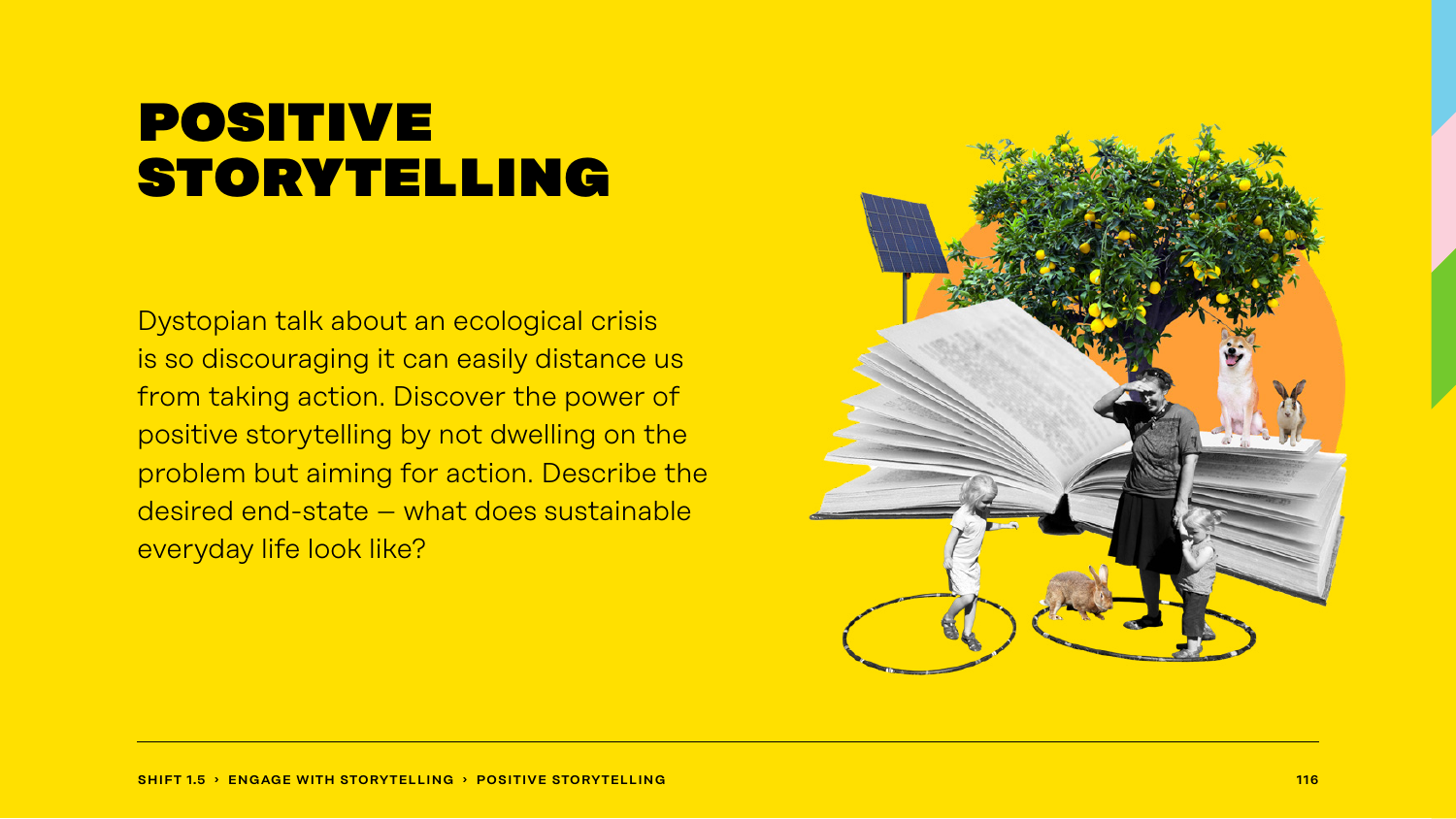### the power of positive storytelling



et's face it, complex dystopi-<br>an talk about an ecological<br>crisis is so discouraging it<br>could easily distance us fron<br>taking any action. For some<br>it is too much to handle,<br>while others are simply not an talk about an ecological crisis is so discouraging it could easily distance us from taking any action. For some it is too much to handle, while others are simply not

interested at all. What we need is solution-oriented discussion, concrete steps and encouragement to act and accelerate the shift. That is why we have put an emphasis on how we are to present our story.

**Wording determines a major part** of how your audience receives your message and most importantly how big your audience will be. You do not want to exclude a big part of your audience as a result of using jargon and challenging

words. If you can say something in simple terms, then do so. Do not unnecessarily complicate your language.

**And try not to reinvent the wheel.** Often the sustainable option is nothing new, but something we have merely forgotten in the world of ever-expanding variety of choice. Keep the motivation profiles in mind when you are preparing your messages.

**Describe the desired end-state** – what does sustainable everyday life look like? What are we aspiring to become? Say your vision out loud and clear. You can be science-based in a human-centred way. Do not get stuck with details – focus on the simple foundations of sustainable everyday life.



*Say your vision out loud and clear. You can be science-*

*based in a human-centred way. Do not get stuck with details.*

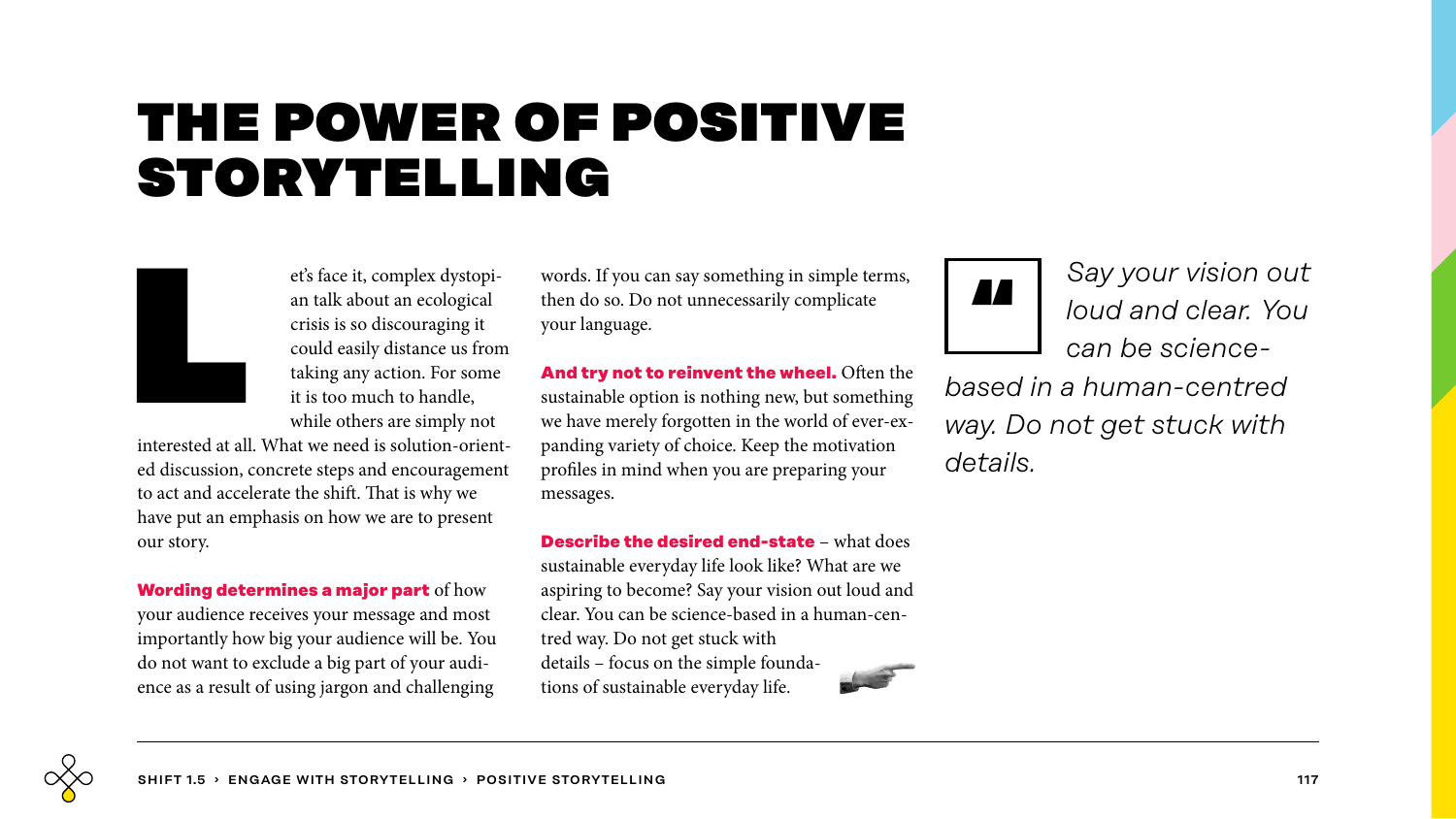### There are also a few principles that can help,<br>no matter where you are located, to structure your message.<br> **In** matter where you are located, to structure your message. **no matter where you are located, to structure your message.**

- $\odot$  Clear text structure enables easy reading and catches the reader's eye. Make use of bullet points, lists and subtitles.
- $\odot$  Remember that you do not have to sum up everything you want to say in one post. Divide your output into smaller bits and sharpen the main message.
- $\odot$  Create a bit of we-spirit and personality! Address the reader. You can raise questions your reader can ponder and use as their gambit later.
- $\odot$  Leave numbers and explicit facts to graphs and tables. Describe how big an impact you are talking about; for example, if you are referring to greenhouse gas emissions, leave out any mention of gigatonnes or megatonnes.
- $\odot$  Give concrete examples for people to understand the scale in question – "one year's worth of daily car driving" makes much more sense than "3 tonnes CO2 equivalent".



*Address the person. You can raise questions* 

*your reader can ponder and use as their gambit later. Leave numbers and explicit facts to graphs and tables.*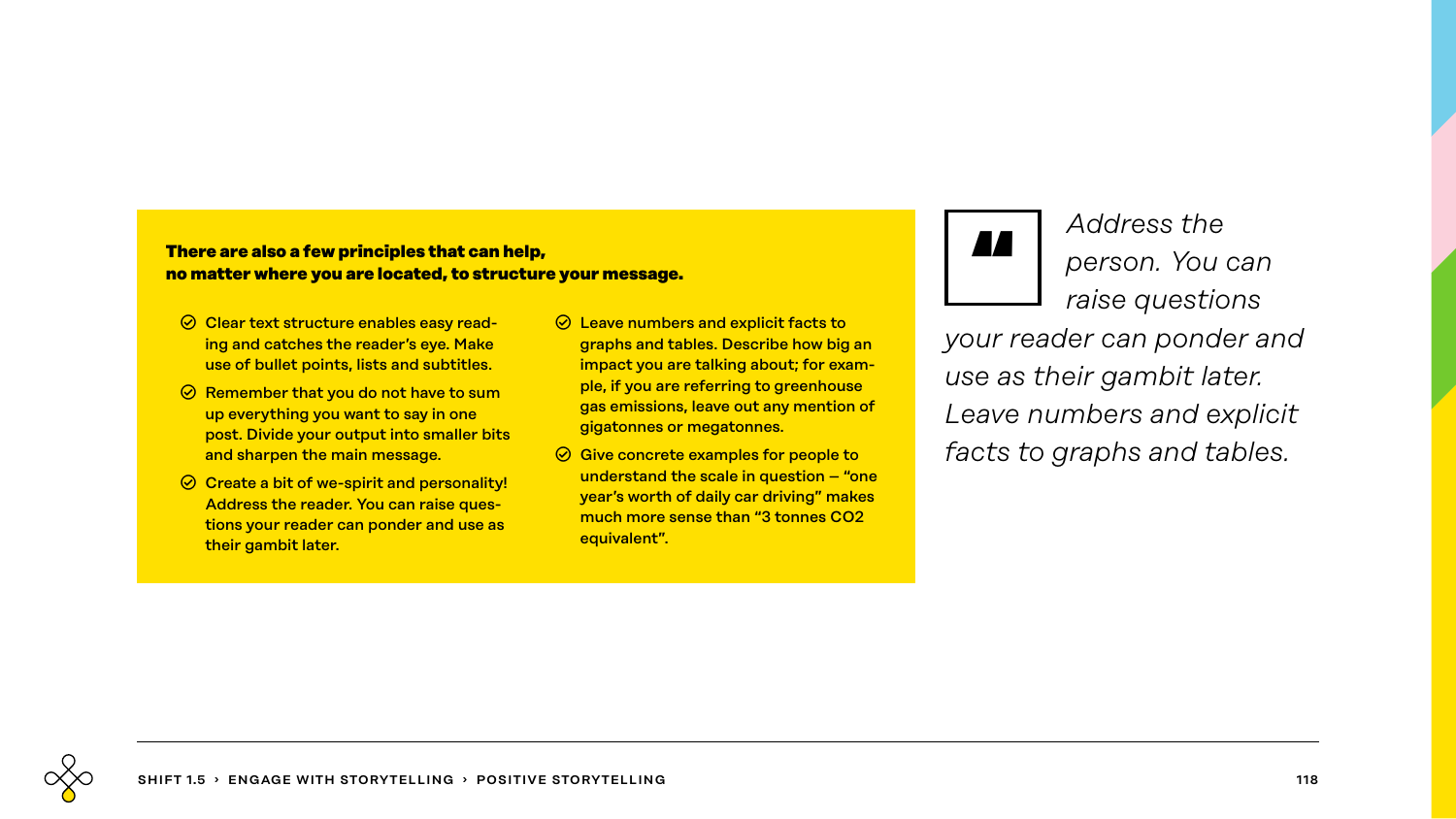### nutshell example of positive storytelling



ustainable everyday life has<br>a few simple foundations.<br>It is about actions and<br>rethinking our behaviour.<br>We recommend you adopt<br>a few clear rules of thumb<br>instead of concentrating a few simple foundations. It is about actions and rethinking our behaviour. We recommend you adopt a few clear rules of thumb instead of concentrating

separately on every single step or product, whether they are the most ecological options or not. Instead of stressing about the plastic and packing waste you could not avoid or about leaving the tote bag at home, prioritise those actions that have the biggest ecological impact. It turns out that it is the content of the bag that matters the most – if you have tote bag full of meat and dairy products then it is a big contribution to the footprint. You cannot go too wrong if you adopt the sustainable everyday life framework as your

mindset. Here are some priority actions that have the biggest impact on your footprint.

- **1. Add a portion of vegetables** to your meals, for the sake of your health as well.
- **2. Move as much as possible** with your muscles and/or with public transport.
- **3. Buy only what you need** or see if you can find items that you can loan or lease or that are used.
- **4. Be conscious of your energy usage.** You can take it as a mindfulness exercise that also saves you money! Remember that warm water is energy too.
- **5. Try new sustainable ways and discuss your experiments** with your neighbours and friends. Have an honest discussion about what worked and what did not.

**6. And always remember to vote in elections** for the representative that fights for enabling more sustainable choices in your region.

**When you start** choosing more sustainable options, you are also creating and enhancing new positive norms. Now think about how your actions might be scaled up. Keep your sustainability spectacles on when at work as well. What can you do in your work role, or in your other positions of responsibility, perhaps in your hobby club? Your potential to encourage change goes beyond you, and we are here to support you in fulfilling that potential.

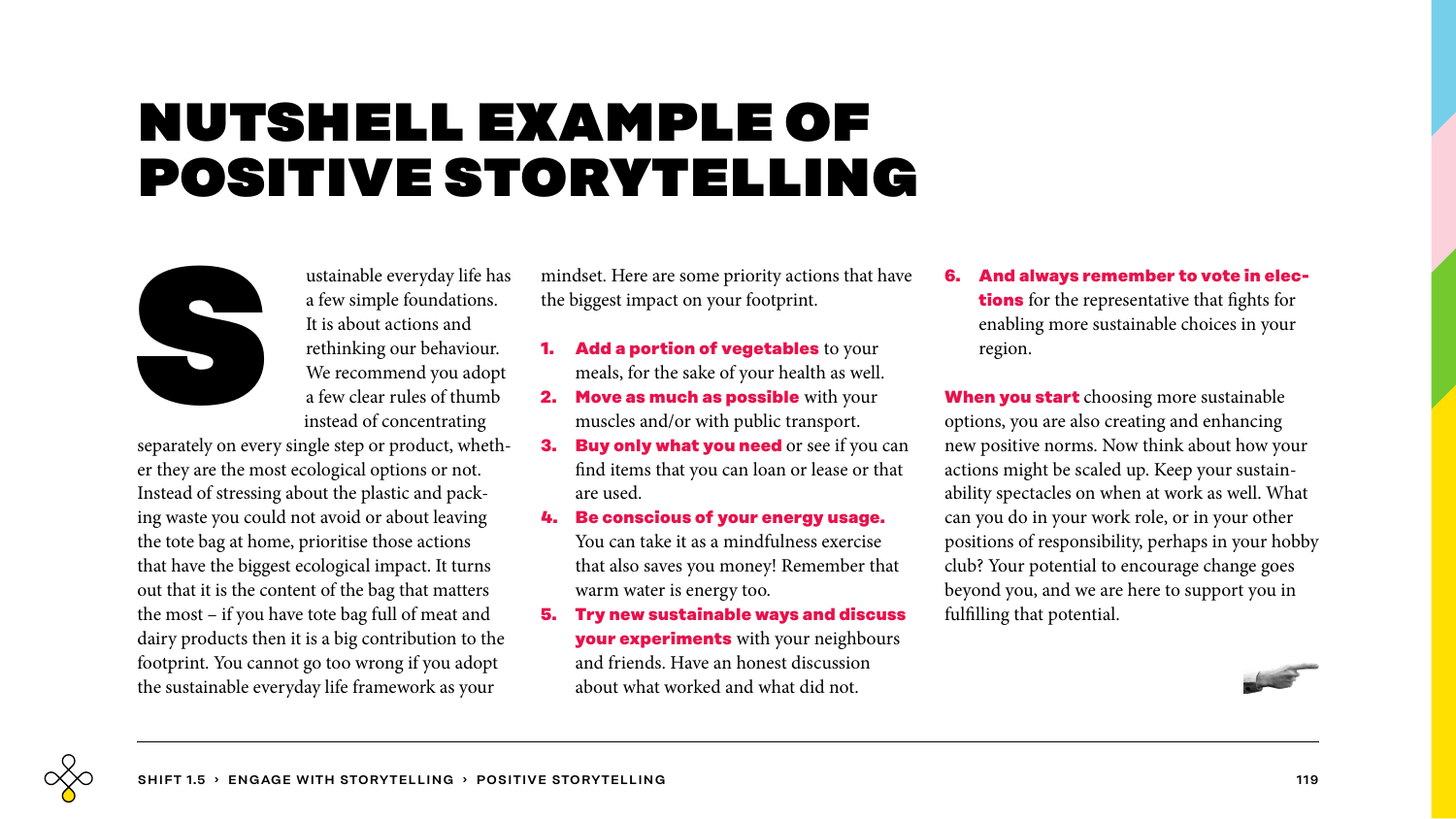#### **DO**

- $\odot$  Emphasise solutions
- $\odot$  Draw on the evidence base but aim for action
- $\odot$  Spark curiosity
- $\odot$  Use common terms instead of jargon
- $\odot$  Remind people about positive handprints and how everyone has a role to play in accelerating the shift!

#### **DON'T**

- **(8) Dwell on the problem**
- **(8) Drown your audience in** numbers and facts
- $\circledR$  Preach how you must do this or that, or shame people 'how dare you!'
- **(8) Stay on an abstract level**
- $\circledR$  Go from one extreme to another; avoid outdated green / eco-communication



*Emphasise solutions, spark curiousity, use common terms people can understand and aim for action. Remember not to dwell on the problem or drown your audience with numbers and facts.*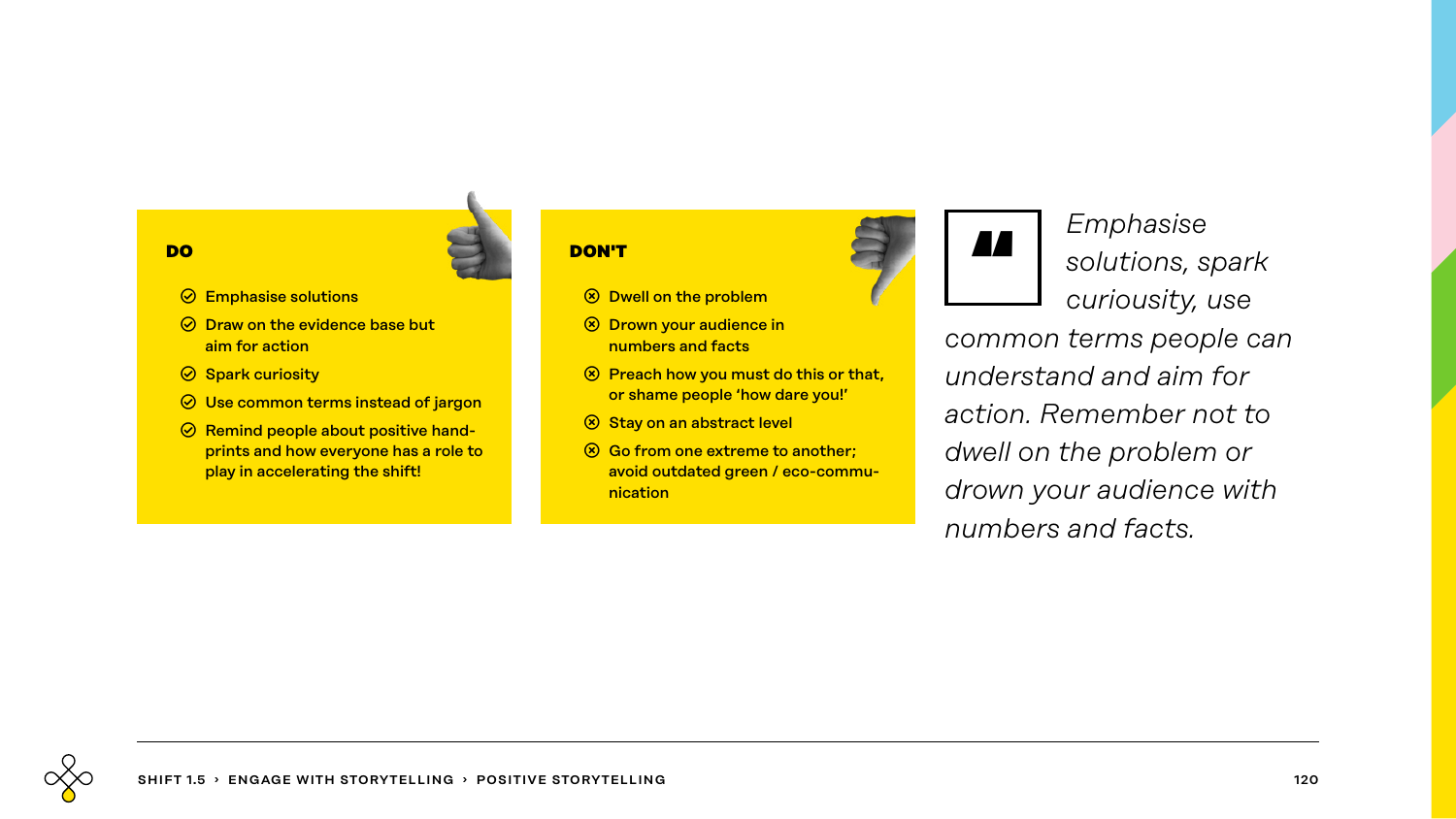## media tips

#### **KEEP YOUR WORK TRANSPARENT**

Your team could become best friends with journalists. When the dystopian visions dominate the headlines, we all are thirsty for some good news. You can stand out by highlighting solutions instead of problems.

Show everyone your cornucopia of solutions for a sustainable everyday life, displaying and promoting your work on your website and social media. Stories need faces, so show the great team behind all that action. Inform the media that these people are ready and willing to give comments and be interviewed.

#### **PREPARE YOUR KEY MESSAGES**

Save time by preparing some general answers and key messages that suit different occasions and media contacts. It will also be useful to collect all answers and statements in a file from where you can draw content when working to a tight schedule.

#### **DO NOT FEED THE TROLLS**

Do not allow yourself to be provoked by negative feedback and stay focused on your work. There has always been and there always will be someone who does not agree with you. We have shared some of the most frequently asked questions from the past three years to help you. You can find these in our material bank.

#### **GATHER PEOPLE TOGETHER**

Once in a while it is best to gather inspiring people together and share what has been learned – what have you been doing and where are you going next? Or whenever you have some results from your projects, host an event and brief relevant stakeholders and the media. Also make use of existing and upcoming seminars and webinars.  $\bullet$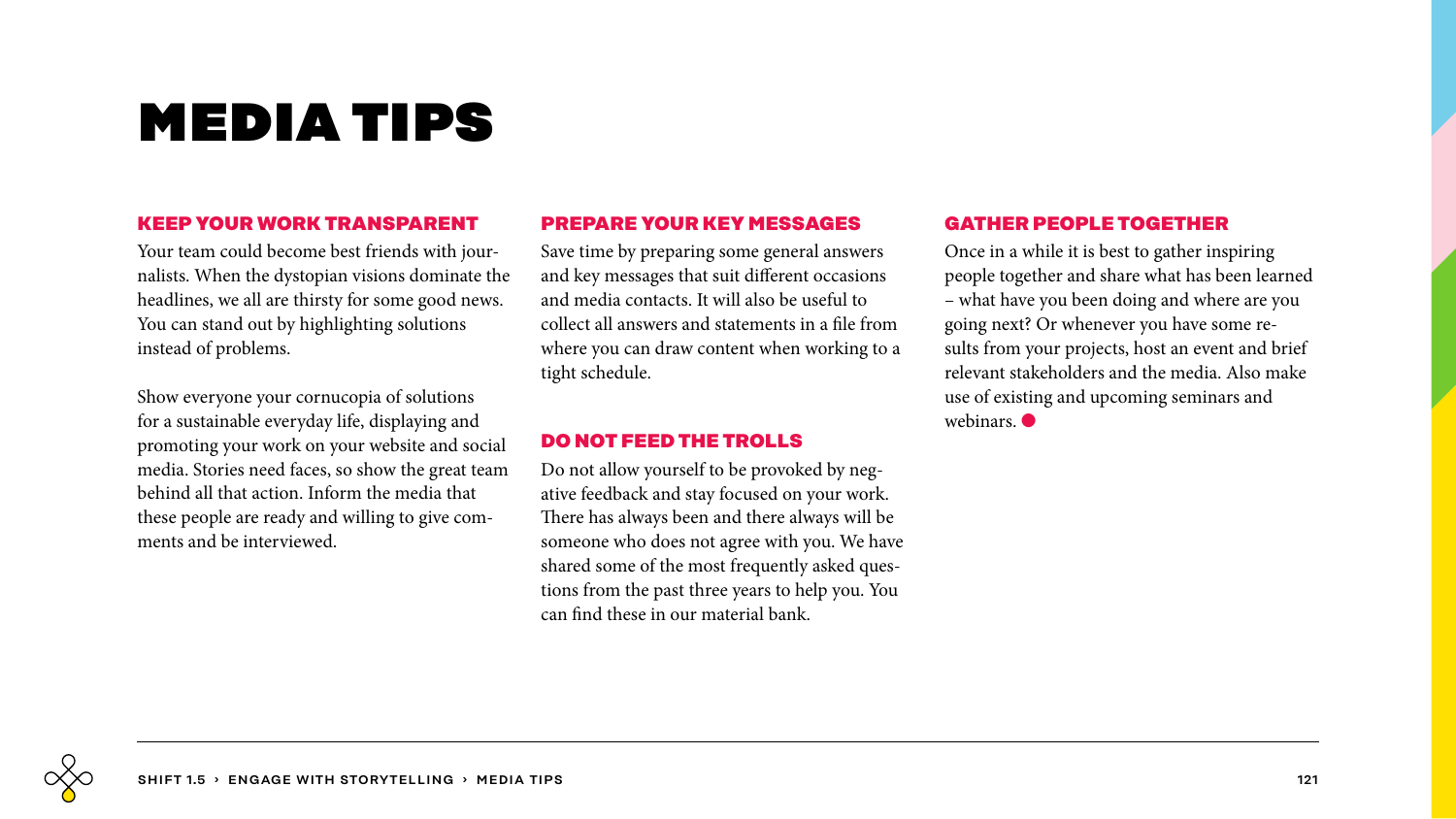### social media

to connect with people

oday, it's easier than ever<br>to connect with people<br>but at the same time it<br>has never been this hard<br>to get noticed. The most<br>efficient way of getting yo<br>message through to a large group but at the same time it has never been this hard to get noticed. The most efficient way of getting your message through to a large group of people is to **use already existing structures**, clusters and trends instead of trying to create new ones from scratch.

**Instead of trying to create** your own social media cluster or group, try to take advantage of already existing groups or trending hashtags. Creating a group that solely focuses on sustainability will only reach the usual suspects who are already interested and invested in these issues. Be creative and partner with local bloggers, You-Tubers and social media groups with different backgrounds.

**Instead of creating a new set** of campaigns or awareness days, make use of the current theme days and holidays that are already shared on social media. These do not have to have anything to do with sustainability or environmental issues. **Plan your yearly calendar** of social media engagements and prepare your messages in advance. This will be your compass throughout the year, and it keeps you focused on the big picture. Of course, sometimes it is just best to go with the flow.

**Use messages that are easy to relate** to and that people can share with their peers. Remember the golden rule that often one picture is worth a thousand words. Try to choose pictures that **illustrate the actions or daily practices** instead of the traditional sustainability imagery of polar bears and recycling icons. There are plenty of good photobanks, but also consider if your

team could photograph their own daily struggles or successes.

**Encourage people to participate** in discussion rather than passively share the information you offer. Think about your social media audience as your **partners in dialogue**.

**There are no limits** to the information mass that can be shared on different platforms each day, each hour or each minute, so you must set your own limits. Accept the fact that **you cannot be everywhere at once, so you need to prioritise** how, when and where to stay in touch.  $\bullet$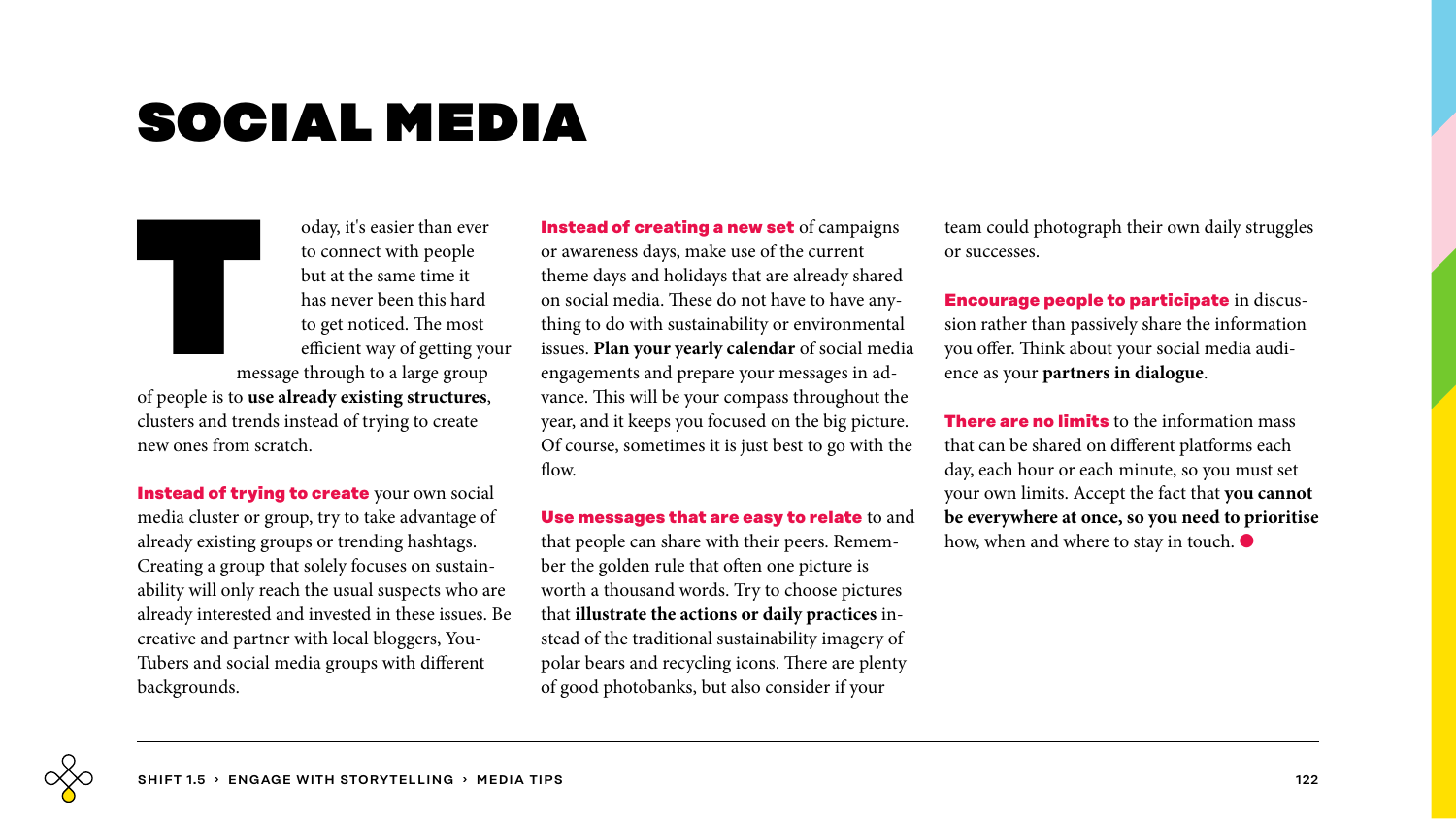## go to people

ost importantly,<br>remember that c<br>the most memor<br>discussions are r<br>ones had in the c<br>ital world or that<br>number of likes

remember that often the most memorable discussions are not the ones had in the digital world or that the number of likes is not

the best measure for your impact. Nothing beats meeting in person and having a chat one to one.

**Go out there with your team** and your tools. Attend local fairs and festivals, and do not limit your attendance to environmentally themed events. For example, work out how you could connect the festivities with other motives driving sustainable choices. Think about where you could be present in order to address completely new audiences.

**Take your time, be present and listen.**

There is no better way to learn what people actually think about sustainable lifestyles and what keeps them from fulfilling their potential as change makers.  $\bullet$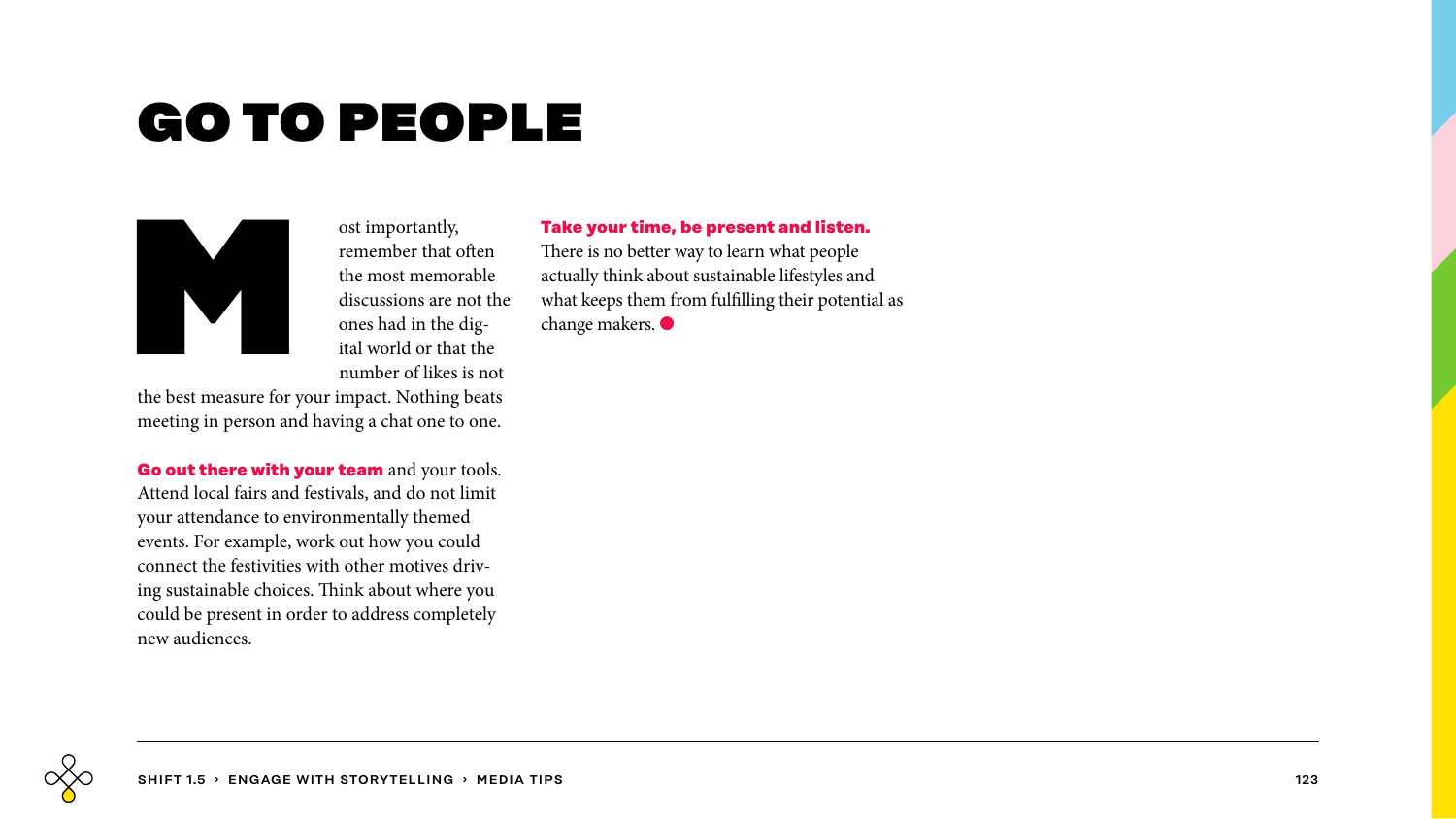# other stakeholder projects

**View this list** for inspiration on how you could reach other audiences than the usual suspects.

- [Sustainability in sports teams](https://www.sitra.fi/en/projects/circular-economy-sport/)
- **●** [Learning materials for all school grades](https://www.sitra.fi/en/articles/circular-economy-teaching-materials-for-primary-school-upper-secondary-school-and-vocational-school/)
- [Carbon footprint calculator for organisations](https://www.sitra.fi/en/news/the-worlds-first-carbon-footprint-calculator-tailored-for-organisations-facilitates-climate-action/)
- **●** [Housing cooperatives](https://www.sitra.fi/en/articles/the-winds-of-change-in-living-people-are-interested-in-a-more-climate-positive-everyday-life-and-the-self-production-of-energy/)
- [Call out for the creatives](https://www.ilmastokanava.com/climate-channel.html)
- **●** [Team up with the gaming industry](https://www.sitra.fi/en/blogs/can-the-world-be-saved-by-playing-games/)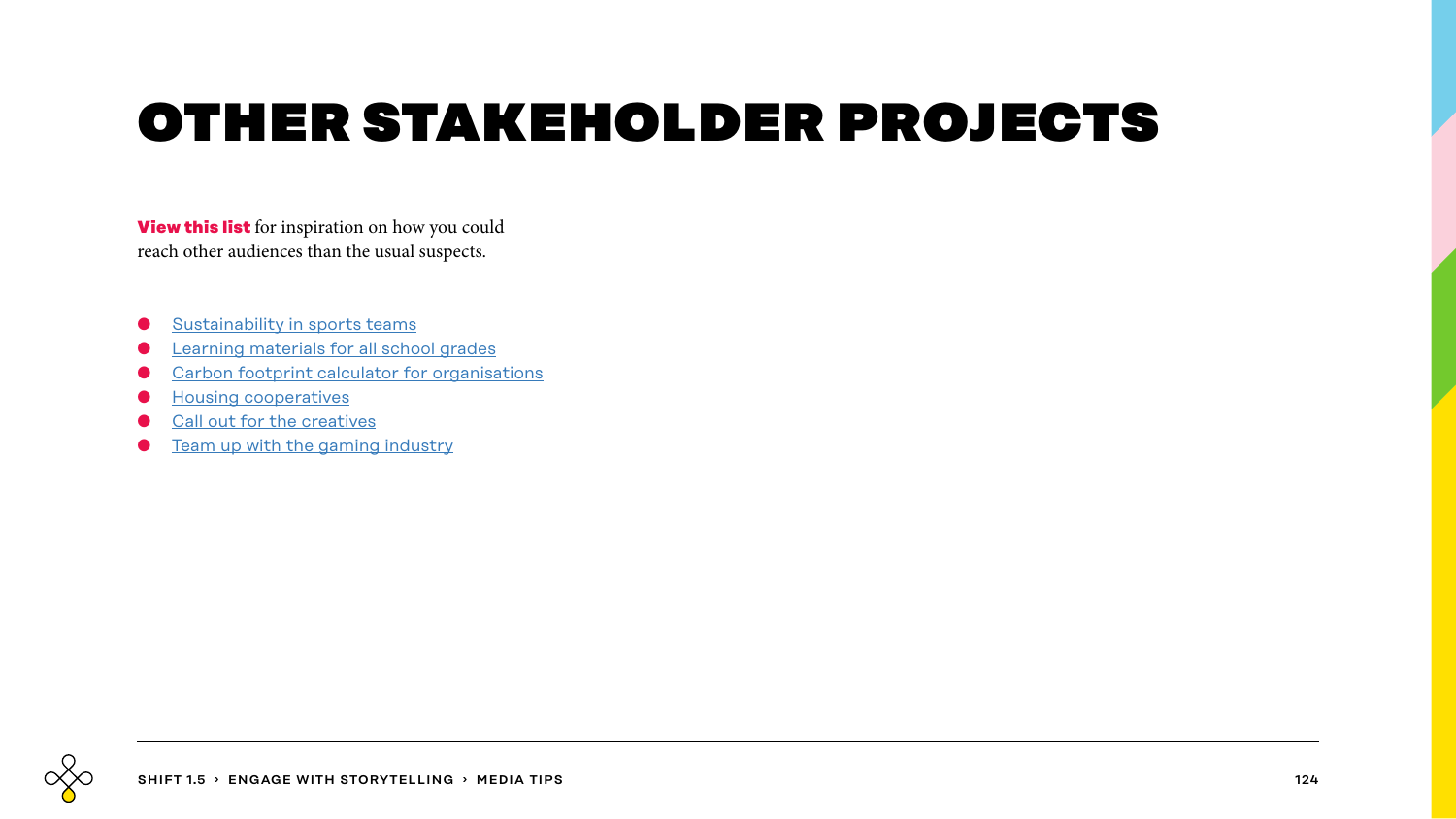## checklist



### **CHOOSE YOUR WORDS**

Create your own vocabulary of the kinds of phrases, allegories and tones of voice that resonate with people.



#### **CREATE YOUR KEY MESSAGES AND ASSETS**

Plan a few short catchphrases or slogans you can attach to your message on different occasions. Put together a folder of photos and pictures you can share. You can start with our media bank.



### **CHOOSE YOUR PLATFORMS**

Find out what media platforms different target groups use and choose where to focus on.



### **CREATE YOUR CALENDAR**

Find out what the most relevant holidays and theme days are in your region. Plan a few well-timed engagements per month.

### **CREATE A MEDIA CONTACT LIST**

Who are the most important media and stakeholder contacts for you in your region?

Educate the media representatives to understand the topic.

### **GATHER TOGETHER A STAKEHOLDER SUPPORT GROUP**

Create your own stakeholder peer support group and nominate contact people to stay in touch with your partners.



### **HOST A LAUNCH EVENT**

Host an event and brief attendees on your goals and ways of working in the upcoming years.



### **GO TO PEOPLE**

Spreading the joy of sustainable lifestyles is not about pouring information from ivory towers. It is about encountering people.